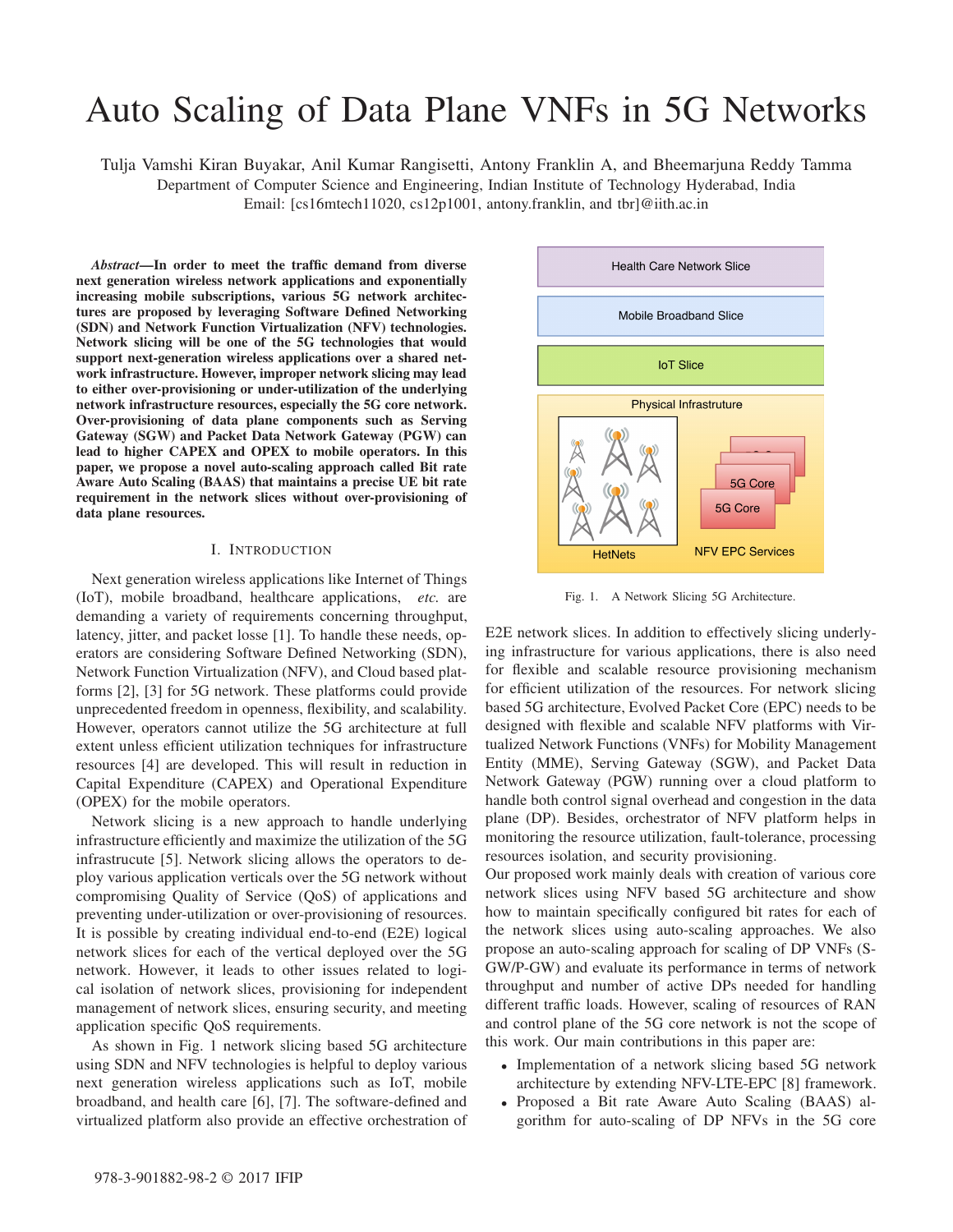network.

• Evaluated the network slicing based 5G architecture implementation and BAAS in terms of maintaining the bit rates of DPs and number of DPs required.

# II. RELATED WORK

In [7], the authors discussed various coping technologies for efficient utilization of the concept of E2E network slicing in 5G mobile networks. The authors also proposed that a Software Defined Mobile network Control (SDM-C) for E2E flexible network slicing. This work mainly describes a conceptual design of the network slicing in 5G networks. In [6], the authors discussed various fundamental concepts like Network Functions (NFs), infrastructures, virtualization, orchestration, and isolation for designing network slices. Besides, authors also summarized various challenges and benefits of network slicing realization using Open Networking Foundation (ONF) based architectures and NFV based architectures. Finally, SDN and NFV based network slicing architectures are proposed to overcome the challenges and provide maximum flexibility and scaling features to various E2E logical networks realized over 5G network architectures.

In [9], the authors proposed the creation of network slices based on QoS/security service requirements for various service level descriptions. Besides, they proposed a framework and mechanism to enable application services according to its high-level application service provider description. In detail, the framework defines concepts for application-specific slice selection and UEs associations and routing within 5G network. However, authors do not provide any system implementation details and evaluation results.

In [10], the authors developed and evaluated both SDNbased and NFV-based LTE EPC implementations. In their study, various scenarios identified that an SDN-based LTE EPC is well suited for handling large amount of data traffic since it incurs minor overhead for forwarding packets from the kernel or the switching hardware compared to an NFV setup where forwarding decisions are made in user space. On the other hand, an NFV based EPC system is well suitable for handling massive control signal overhead. In this work, we used the NFV-based LTE EPC framework and extended and modified it for our 5G network slicing to evaluate our proposed auto-scaling of DPs.

## III. SYSTEM MODEL

In our work, we assume that the 5G network slicing architecture can be deployed using an NFV-based LTE system architecture. In the NFV-based LTE-EPC system, major control plane and data plane components such as MME, SGW, and PGW are implemented as VNFs. In our system model, scaling of control plane components and RAN are not discussed as it is outside the scope of this paper. In network slicing system model, scaling of DP is defined as dynamically invoking SGW and PGW VNFs using lightweight virtualization platforms called Linux Containers (LXCs) with

required network configuration of interfaces (S1-MME, S1-U, S5/S8 in core network).



Fig. 2. Network Slicing System Model.

As shown in Fig. 2, network slicing system (separate E2E network slices) is created over the NFV-based LTE-EPC architecture. Specifically, DP VNFs of the network slices are defined to meet specific Maximum DP Throughput (MDT) using processing resources. It means, the DP of a slice can provide only upto a throughput of MDT due to the limitation of the processing resources. To create a DP slice with a given MDT requirement, TCP Socket Buffer Size (TCP-SBSZ) implementation is used [11]. For a DP, TCP-SBSZ of SGW and PGW are set according to its required MDT. In specific, the TCP-SBSZ of SGW and PGW should be sufficiently large so that the flows through the slices can saturate the underlying DP path. When there is no competing traffic, the connections will be able to saturate the path if its TCP sender window is equal to the Bandwidth Delay Product (BDP) of the path. The BDP and its relation to TCP throughput and socket buffer sizing are well studied in the literature [11].

In our model, we use the MME to monitor the traffic loads of the slices and to allocate DPs with SGW and PGW. In each slice, the MME monitors traffic load of DP and initiate auto-scaling of DPs. The MME module is extended with the proposed scaling approach to support auto-scaling of DPs.

### IV. BIT RATE AWARE AUTO SCALING (BAAS)

In this paper, we propose a Bit rate Aware Auto Scaling (BAAS) mechanism for auto-scaling of DPs. Timely monitoring of throughput of a DP can be done by employing a network monitoring tool at the SGW VNF. For a network slice, the observed throughput of its DP is reported periodically by the SGW VNF to the MME which will then decide scaling-up (or scaling-down) of DPs for that particular network slice. Initially, a slice starts with single DP to avoid overprovisioning. Then the MME scales-up the DPs of the slice when its throughput utilization (TU) reaches a threshold called  $TU_{THB}$  (*e.g.*, 90%). In our auto scaling algorithm TU is the scaling factor to scale-up DPs. Hence, UEs of the slice will not suffer from reduced bit rates. Setting higher  $TU_{THR}$  could lead to maximum utilization of the DPs. However, it could result in less available time to setup the DP. Choosing a lower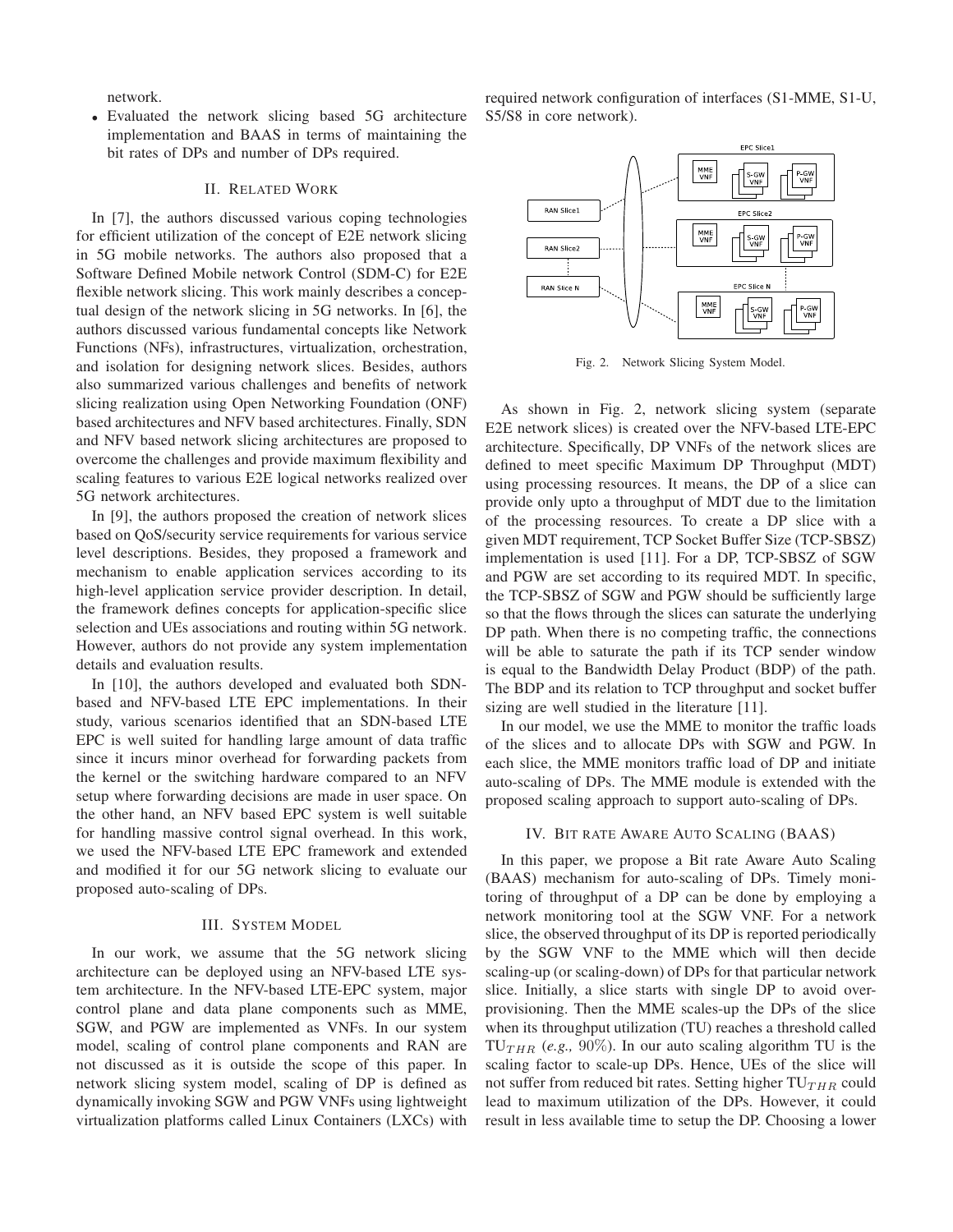value for  $TU_{THR}$  will lead to wastage of the DP resources. Hence, this value needs to be chosen carefully. We have opted for this as  $90\%$  in our experimental evaluation by keeping 10% as the buffer to contain fluctuations in the system load. So, BAAS approach tries to utilize each of DPs up to 90% of TU. For example, over the time, TU of some of the DPs might get lower than  $TU<sub>THR</sub>$ , then BAAS instead of scaling new DPs, it selects a DP with maximum TU ( $\langle T U_{THR} \rangle$ ) and uses it for serving any new UE arrivals.

Besides ensuring MDT requirement of a slice, another objective of BAAS is to minimize resource utilization of the slices without severely affecting throughput of UEs. In order to reduce the overall resource consumption of the slices, auto scale-down of DPs is necessary whenever possible. As scaling down of active DP could result in an overhead of seamlessly transferring the flows of active UEs to other DPs, BAAS opportunistically wait for completion of all UEs of a DP before shutting it down. Therefore, it does not cause any overhead in transferring flows of active UEs.

Algorithm 1 Bit rate Aware Auto Scaling (BAAS)

- 1: Runs at MME of the Network
- 2: Start each slice with single DP to avoid over provisioning
- 3: Monitor scaling factor TU of each DP in the slice
- 4: for each new UE request do
- 5: TargetDP ← select a DP with maximum TU  $(TU(TU_{THR})$  in the slice
- 6: Accommodate the UE in TargetDP
- 7: if TU of TargetDP  $>=$  TU<sub>THR</sub> then
- 8: Scale-up the DP by creating a new DP
- 9: Deploy LXCs of SGW and PGW for the new DP
- 10: end if
- 11: end for
- 12: Periodically runs auto scale-down:
- 13: ScaleDownDP  $\leftarrow$  select a DP with no active UEs in the slice
- 14: Shutdown the ScaleDownDP

#### V. SIMULATION SETUP AND RESULTS

To implement the auto scaling of DPs (SGW/PGW) in network slicing based 5G architecture, we have extended the NFV based LTE-EPC implementation from [8]. In general, auto scaling of either SGW or PGW is possible. But in our implementation, scaling of a DP results in scaling of both SGW and PGW, as the PGW in the NFV based LTE-EPC implementation is not handling any particular UE processing function. The NFV based LTE-EPC is extended to create network slices using VNF of MME, SGW, and PGW. The network slicing model used in our implementation is given in Fig. 2 which is realized using lightweight LXCs. Separate LXCs are used for deploying MME, SGW, and PGW. Each DP consist of an SGW and a PGW and each DP of the slice is setup with a specific MDT. MDT of the DP is defined by setting up the TCP-SBSZ of read and write buffers of SGW and PGW. In our implementation, we created four network

TABLE I SIMULATION PARAMETERS

| Parameter                                           | Value                        |
|-----------------------------------------------------|------------------------------|
| UE arrival                                          | Poisson distribution         |
| UE traffic duration                                 | Uniform distribution (5-20s) |
| MDT of DP in Slice-2                                | 31.25 Mbps                   |
| UE arrival rate during 0-65 secs $(\lambda 1)$      |                              |
| UE arrival rate during 65-130 secs $(\lambda 2)$    |                              |
| UE arrival rate during 130-185 secs $(\lambda 3)$   |                              |
| UE arrival rate during $185-250$ secs $(\lambda 4)$ |                              |
| UE traffic                                          | iperf3 TCP                   |
| TCP-SBSZ of Slice-2 DP                              | 128 KB                       |
| Scaling factor                                      | TU                           |
| $\overline{T}U_{THR}$                               | 90%                          |
| Simulation time                                     | $\overline{2}60$ secs        |

slices, Slice-1 to Slice-4 with MDT of 25 Mbps, 31 Mbps, 42 Mbps, and 52 Mbps, respectively. Fig. 3 shows various slices in the network and their MDTs.

The data traffic is generated using the tool "iperf3" that generates TCP traffic with a particular data rate and time duration. The traffic load can be varied by tuning the parameters of "iperf3". In the simulations, DP throughput is measured from the "iperf3" output/statistics. We show that with different traffic load distribution, our proposed BAAS algorithm performs auto scaling of DPs effectively in Slice-2. In our experimental scenario there is enough bandwidth available for all DPs in the system. So the paper did not include results capturing the influence of scaling-up (or scaling-down) of DPs in a slice on other slices in the network. Simulation parameters for traffic load distribution and Slice-2 specific parameters are given in Table I.

Fig. 4 shows the mean arrival rate( $\lambda$ ) of UEs in various time intervals. Fig. 5 describes the number of active UEs present in Slice-2 over the simulation time. Fig. 6 shows the observed network throughput over the simulation time. It is observed that during  $t=0$  sec and  $t=25$  secs, there is a sudden rise in the network throughput due to more UE arrival and it is causing TU of DP crosses  $TU_{THR}$  of 90%. Hence, it leads to scale-up of DP by adding a new DP (starting of a VNF of SGW/PGW) to maintain MDT of DPs. Now the number of DPs becomes 2, as observed from the Fig. 7.

After t=100 secs, Slice-2 is introduced with low traffic load by UE arrival rate with  $\lambda$ 2=1 and observed that the necessary scale-up and scale-down of DPs is done by BAAS (refer Fig. 7). As shown in Fig. 5, after t=130 secs, the number of active UEs is increased and hence to meet this traffic load of UEs in Slice-2 and maintain MDT of each DP, BAAS started scaling up of DPs to preserve individual MDT of DPs. In Fig. 7, between t=130 secs and t=160 secs, it can be observed that there are new active DPs scaled up and the number of DPs becomes 5. From t=180 secs, as the number of active UEs gradually decreased, DPs with no active UEs are getting shutdown by BAAS. As a result, we are effectively saving processing resource consumption due to unused DPs. In the Fig. 7, after t=200 secs, it can be observed that there are gradual scaling down of DPs. Finally, we summarize the number of active DPs in the network with